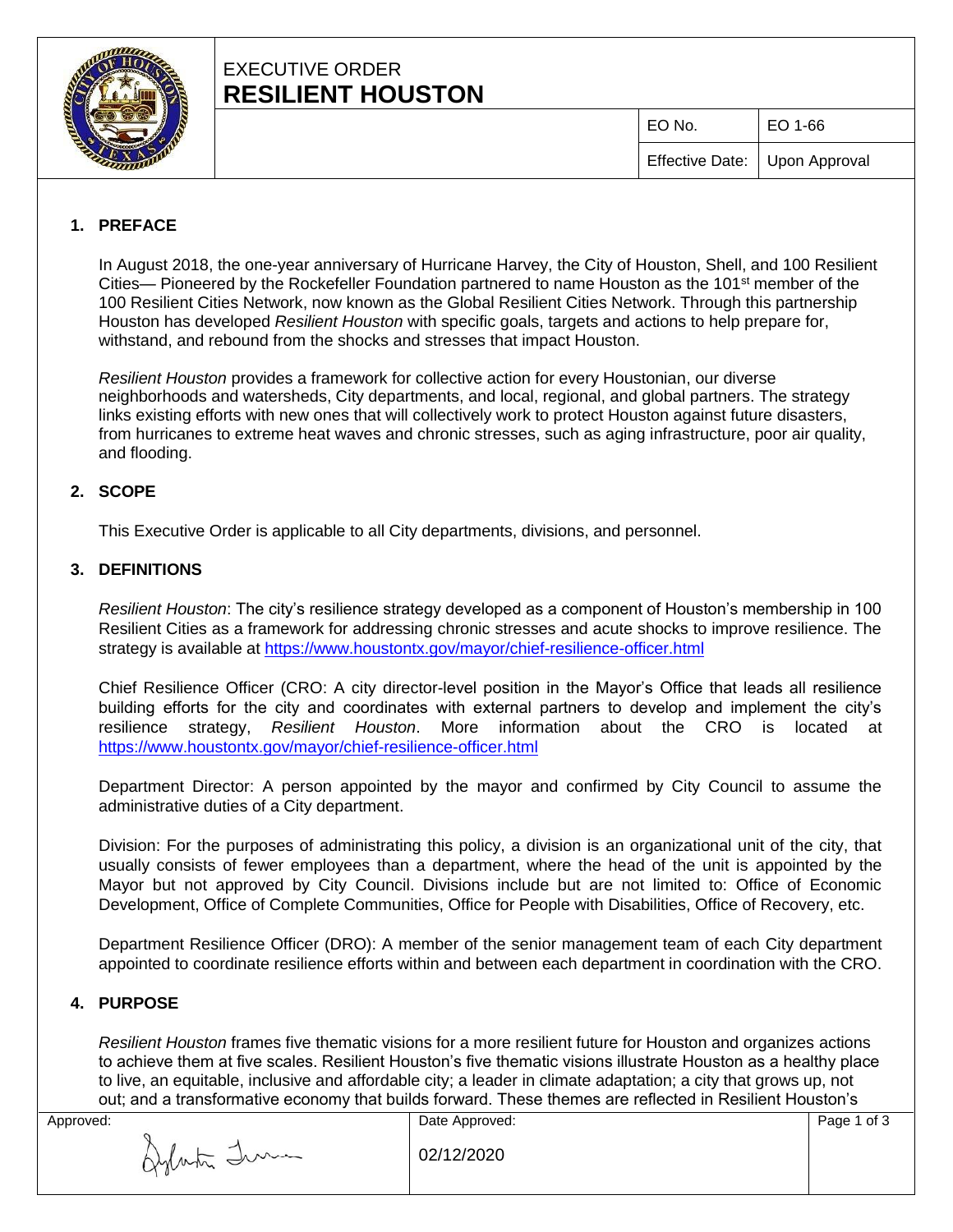five chapters, 18 goals and targets and 62 actions. By working toward the 18 goals listed below, and corresponding targets and actions, the City, joining other global cities, will be actively working toward building a more resilient future for every Houstonian.

The purpose of this Executive Order is to establish 18 goals towards which the City will work to implement the Resilient Houston framework. The City, in partnership with various public, private, and non-profit organizations seeks to further the following goals:

- 4.1. Support Houstonians to be prepared for an uncertain future.
- 4.2. Expand access to wealth-building and employment opportunities.
- 4.3. Improve safety and well-being for all Houstonians.
- 4.4. Ensure that all neighborhoods have equitable resourced plans.
- 4.5. Invest in arts and culture to strengthen community resilience.
- 4.6. Ensure that all neighborhoods are healthy, safe and climate ready.
- 4.7. Build up, not out, to promote smart growth as Houston's population increases.
- 4.8. Live safely with water.
- 4.9. Embrace the role of our bayous as the City's front yard.
- 4.10. Demonstrate leadership on climate change through action.
- 4.11. Modernize Houston's infrastructure to address the challenges of the future.
- 4.12. Advance equity and inclusion for all.
- 4.13. Transform city government to operationalize resilience and build trust.
- 4.14. Continue to invest in the region's diverse economy.
- 4.15. Increase regional transportation choice.
- 4.16. Manage our land and water resources from prairie to bay.
- 4.17. Enhance regional emergency preparedness and response.
- 4.18. Leverage existing and new investments and partnerships.

### **5. GENERAL PROVISIONS**

- 5.1. All Department Directors and divisions shall use *Resilient Houston* as a tool in the strategic planning and prioritization of department and division programs.
- 5.2. All departments and divisions shall take ownership of the *Resilient Houston* components under their respective jurisdictions and shall collaborate with other Departments and divisions on coordinating city functions and increasing multiple-benefit outcomes across programs.
- 5.3. To ensure accountability and alignment with *Resilient Houston*, all departments and divisions shall track and provide regular reports, quarterly at minimum, to the Chief Resilience Officer on their implementation progress.